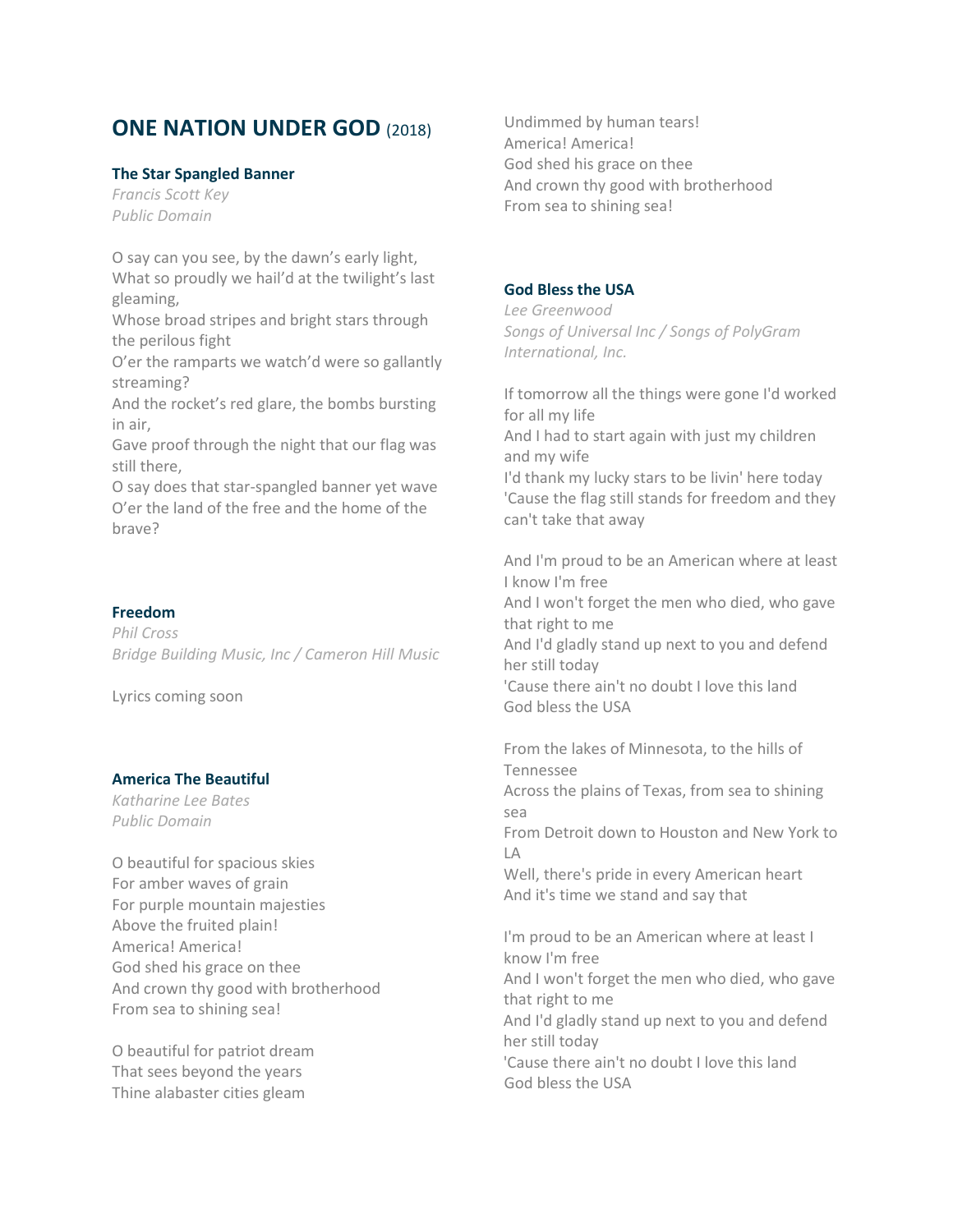#### **Statue of Liberty**

*Neil Enloe Neil Enloe Music Company*

Lyrics coming soon

#### **In God We Still Trust**

*Robert Le Clair / Kimberlee June Nash / William D Nash Bill and Kim Nash Publishing / Crutchfield Music / Great Line Publishing / Super Flash Music*

You place your hand on His Bible, when you swear to tell the Truth His name is on our greatest Monuments, and all our money too, And when we Pledge allegiance, there's no doubt where we stand, There is no separation, we're one Nation under Him.

In God We Still Trust Here in America He's the one we turn to every time The goin' gets rough He is the source of all our Strength The One who watches over us Here in America In God We Still Trust

Now there are those among us, who want to push Him out, And erase His name from everything, this country's all about, From the Schoolhouse to the Courthouse, they're Silencing His Word, Now it's time for all Believers, to make our Voices heard.

In God We Still Trust, Here in America He's the one we turn to every time The goin' gets rough He is the source of all our Strength The One who watches over us Here in America In God We Still Trust

# **My Country 'Tis of Thee**

*Samuel F. Smith Public Domain*

My country, 'tis of thee, Sweet land of liberty, Of thee I sing; Land where my fathers died, Land of the pilgrims' pride, From ev'ry mountainside Let freedom ring!

My native country, thee, Land of the noble free, Thy name I love; I love thy rocks and rills, Thy woods and templed hills; My heart with rapture thrills, Like that above.

Let music swell the breeze, And ring from all the trees Sweet freedom's song; Let mortal tongues awake; Let all that breathe partake; Let rocks their silence break, The sound prolong.

Our fathers' God to Thee, Author of liberty, To Thee we sing. Long may our land be bright, With freedom's holy light, Protect us by Thy might, Great God our King.

# **Soldier Medley: Leaning on the Everlasting Arms / Sound the Battle Cry / Onward Christian Soldiers**

*Elisha A. Hoffman William F. Sherwin Sabine Baring-Gould Public Domain*

Lyrics coming soon